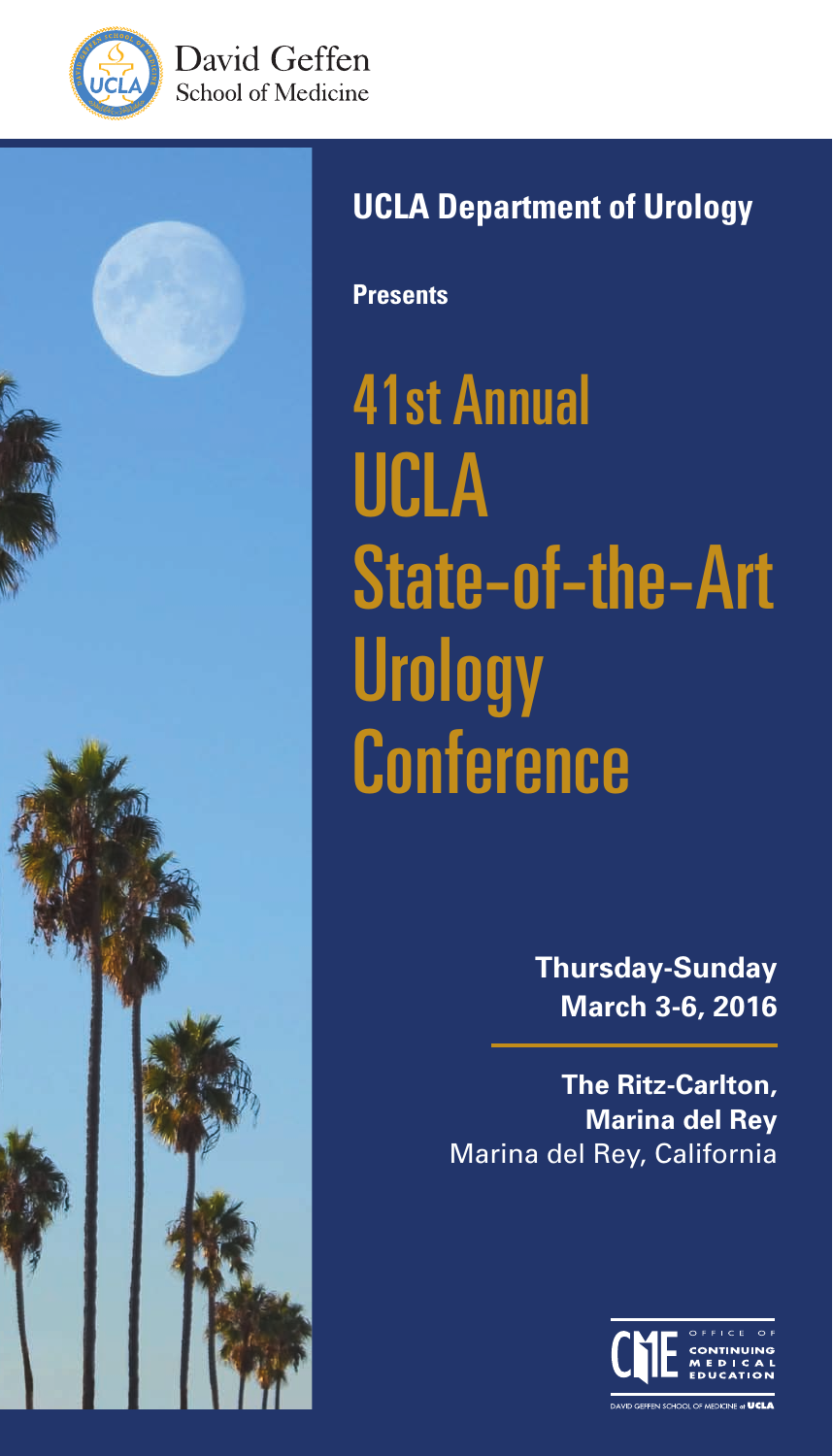# UCLA State-of-the-Art Urology

This course explores the most challenging management problems facing the practicing urologist. Distinguished faculty present current information and techniques in female pelvic medicine and reconstruction, stress urinary incontinence, medical and surgical treatment strategies for overactive bladder, pelvic pain disorders in men and women, management of renal and ureteral stones, men's health issues including testosterone deficiency and Peyronie's disease, surgical therapies and technologies for BPH, urologic oncology (including kidney, prostate, bladder, imaging and ablative therapies), biomarkers for cancer detection and management, MRI fusion biopsy of the prostate, castrate resistant prostate cancer, emerging therapies for urologic malignancies, robotic surgical procedures, urologic infections, and practice management including ICD-10 coding. The conference emphasizes interaction between participants and faculty and allows ample time for case presentations and group discussions, ensuring an outstanding educational experience for attendees.

AT THE COMPLETION of this program, participants should be better able to:

- Utilize MRI and fusion biopsy for diagnostic prostate biopsy and active surveillance
- Utilize alternative intravesical chemotherapies for transitional cell carcinoma of the bladder and manage complications
- Utilize urine, serum, and tissue biomarkers for managing urologic malignancies
- Manage early and advanced prostate, bladder, and kidney cancer
- Perform robotic surgery for urologic oncologic conditions
- Treat male and female voiding dysfunction, BPH, and kidney stones
- Treat castrate resistant prostate cancer
- Treat testosterone deficiency and Peyronie's **Disease**
- Navigate ICD-10 Coding and related practice management issues
- Manage mesh complications
- Manage chronic pelvic pain conditions, interstitial cystitis, prostatitis, and sexually transmitted diseases

**In addition to a paper syllabus provided at the meeting, 1 week before the meeting you will be emailed a link and a password to download the individual speaker handouts.**

#### **FACULTY**

#### **Guest Faculty**

**Peter T. Scardino, MD**  David H. Koch Chair Chair, Department of Surgery Memorial Sloan Kettering Cancer Center

**James Porter, MD** Director, Robotic Surgery Providence Health Care System and Swedish Medical Center

**Michael O'Donnell, BA, MD, FACS** Professor, Department of Urology University of Iowa Hospitals & Clinics

**Manoj Monga, MD, FACS** Secretary, AUA Professor of Surgery/Urology Director, Stevan Streem Center of Endourology & Stone Disease

#### **Christopher J. Logothetis, MD**

The Cleveland Clinic

Chair and Professor Department of Genitourinary Medical **Oncology** The University of Texas MD Anderson Cancer Center

#### **Sandip Vasavada, MD**

Professor of Surgery (Urology), Cleveland Clinic Lerner College of Medicine Urologic Director, Center for Female Pelvic Medicine and Reconstructive Surgery Glickman Urological Institute Cleveland Clinic **Mark N. Painter, BA, CPMA**

CEO, PRS Urology SC

#### **Course Chair**

**William J. Aronson, MD**

#### **Course Co-Chairs**

**Craig Canfield, MD Karim Chamie, MD, MSHS Gregory S. Jack, MD**

#### **Department of Urology Faculty\***

**Mark S. Litwin, MD, MPH** Professor and Chair Department of Urology Professor of Health Policy and Management School of Public Health

**William J. Aronson, MD Z. Chad Baxter, MD Arie S. Belldegrun, MD Carol J. Bennett, MD Jonathan Bergman, MD, MPH Karim Chamie, MD, MSHS Arnold I. Chin, MD, PhD Stuart Holden, MD Gregory S. Jack, MD Ja-Hong Kim, MD Leonard S. Marks, MD Jesse N. Mills, MD Allan J. Pantuck, MD, MS Jacob Rajfer, MD**

**Shlomo Raz, MD Robert E. Reiter, MD, MBA Christopher S. Saigal, MD, MPH Robert B. Smith, MD Scott Zeitlin, MD**

#### **UCLA Faculty\***

**Fairooz Kabbinavar, MD, FACP** Professor of Medicine and Urologic **Oncology** Division of Hematology-Oncology

**Gregory J. Moran, MD** Professor of Medicine Division of Infectious Disease

**Steven S. Raman, MD** Professor of Radiology, Surgery and Urology Department of Radiology

**Michael L. Steinberg, MD** Professor and Chair Department of Radiation Oncology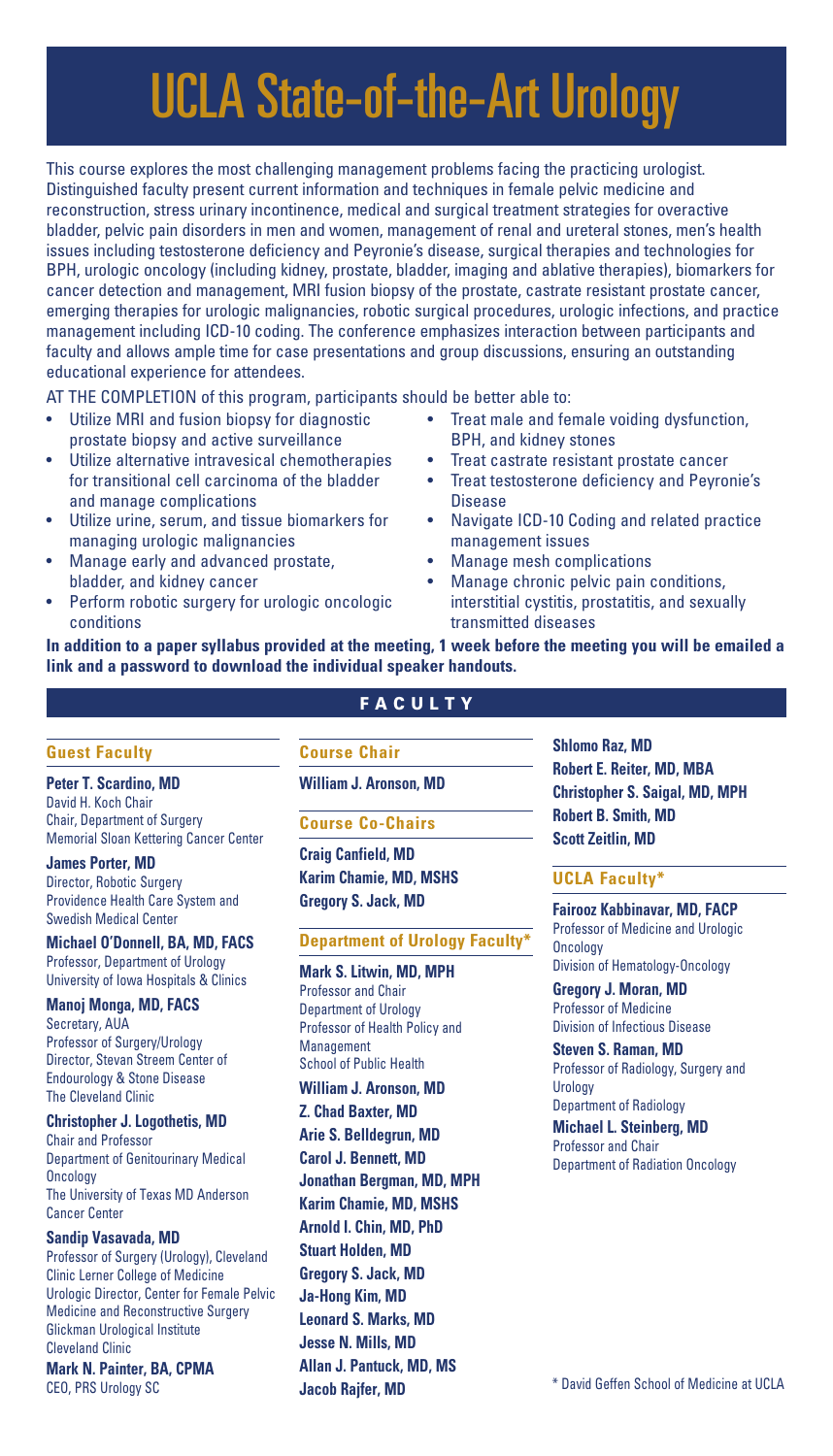#### THURSDAY, MARCH 3, 2016

| $3:00 - 7:00$ PM | <b>REGISTRATION FOR DRY LAB AND GENERAL SESSION</b>                                                                                                      |
|------------------|----------------------------------------------------------------------------------------------------------------------------------------------------------|
| 5:00-7:30 PM     | <b>Optional Dry Lab - \$100 (limited to 25 participants)</b>                                                                                             |
| 5:00-5:45 PM     | <b>MRI/US Fusion Biopsy - Applications in Clinical Practice</b><br>Leonard S. Marks, MD, Allan J. Pantuck, MD, MS, and<br>Christopher S. Saigal, MD, MPH |
| 5:45-7:30 PM     | <b>MRI/US Fusion Biopsy - Hands On Dry Lab with Instruction</b><br>Leonard S. Marks, MD, Allan J. Pantuck, MD, MS, and<br>Christopher S. Saigal, MD, MPH |

#### FRIDAY, MARCH 4, 2016

#### **MORNING**

- 7:00 **REGISTRATION/BREAKFAST/ EXHIBITS**
- 7:50 **Introductions and Announcements** William J. Aronson, MD

**Female Voiding Dysfunction, Pelvic Medicine and Reconstruction**

#### *Moderator:* Shlomo Raz, MD

- 8:00 **Evaluation of Female Voiding Dysfunction Practical Use of Urodynamics** Sandip Vasavada, MD
- 8:20 **Stress Urinary Incontinence Surgery – Indications, Efficacy, Risk** Shlomo Raz, MD and Sandip Vasavada, MD
- 8:40 **Management of Sling and Mesh Complications** Shlomo Raz, MD
- 9:00 **Role of Urethral Bulking Agents in 2016 Technical Tips with Video**

Z. Chad Baxter, MD

- 9:20 **BREAK/EXHIBITS**
- 9:40 **Refractory Overactive Bladder Botulinum Toxin and**

**Neuromodulation** Sandip Vasavada, MD

- 10:00 **Pelvic Organ Prolapse Transvaginal Approach Indications, Technique, Prevention of Complications** Shlomo Raz, MD
- 10:20 **Management of Recurrent UTI in Women in the Era of Antimicrobial Resistance** Ja-Hong Kim, MD
- 10:40 **Interstitial Cystitis and Pelvic Pain Diagnosis and Update on Treatment Strategies** Sandip Vasavada, MD
- 11:00 **Case Presentations, Panel Discussion, Surgical Technique Video** *Moderator:* Dr. Shlomo Raz *Panel:* Drs. Baxter, Kim, Vasavada
- 12:00 **LUNCH WITH FACULTY**

#### AFTERNOON

#### **Urolithiasis**

*Moderator:* Christopher S. Saigal, MD, MPH

- 1:00 **Ureteroscopy: Top 10 Tips and Tricks Latest Technology** Manoj Monga, MD, FACS
- 1:15 **Working with Infectious Calculi** Gregory S. Jack, MD
- 1:30 **A Primer on Stone Prevention** Manoj Monga, MD, FACS
- 1:45 **Non-Surgical Treatments for Renal and Ureteral Stones** Gregory S. Jack, MD
- 2:00 **Panel Discussion and Case Presentations** *Moderator:* Dr. Christopher S. Saigal *Panel:* Drs. Jack and Monga
- 2:50 **BREAK / EXHIBITS**

#### **Men's Health Session: Androgen Deficiency, Peyronie's Disease, BPH**

*Moderator:* Jacob Rajfer, MD

- 3:10 **Management of Testosterone Deficiency – State of the Art** Jesse N. Mills, MD
- 3:30 **Surgical Therapies for BPH in 2016** Gregory S. Jack, MD
- 3:50 **Peyronie's Disease Strategies for In-Office Collagenase** Jesse N. Mills, MD
- 4:10 **Panel Discussion and Case Presentations** *Moderator:* Dr. Jacob Rajfer *Panel:* Drs. Jack and Mills
- 5:15 **ADJOURN**
- 5:20 **RECEPTION**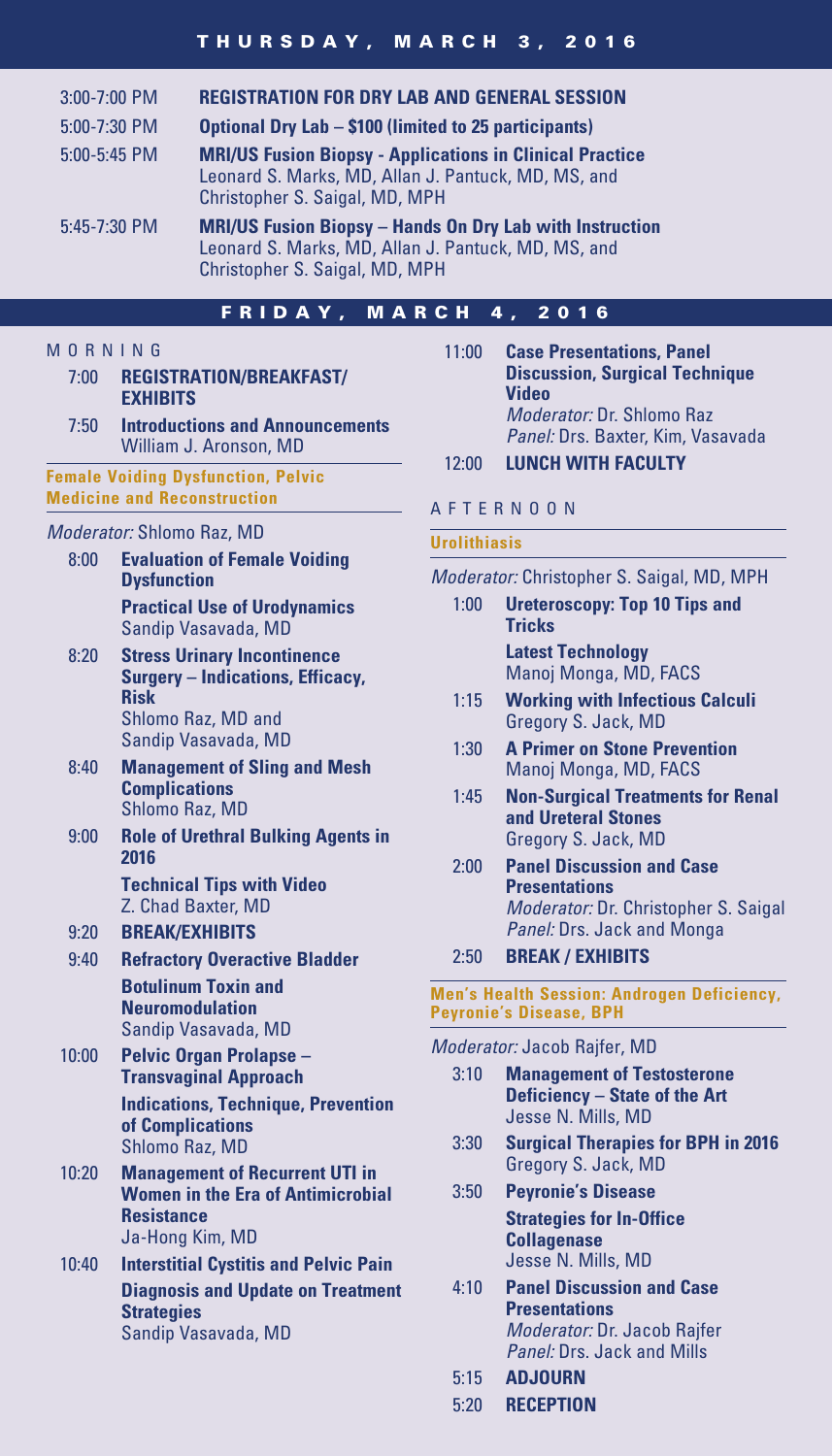### **MORNING**

#### 6:30 **BREAKFAST/EXHIBITS**

#### **VIDEO SESSION**

7:00 **Surgical Approaches for Robotic Partial Nephrectomy** James Porter, MD

#### **Prostate Cancer**

- *Moderator:* Mark S. Litwin, MD, MPH
	- 8:00 **Should we Still be Screening for Prostate Cancer with PSA?** Peter T. Scardino, MD
	- 8:20 **Role of MRI/US Guided Biopsy in Clinical Practice**

 **Update on Focal Therapy and HIFU** Leonard S. Marks, MD

- 8:40 **MRI and Nuclear Imaging Practical Use in the Pre and Post-Diagnostic Setting** Robert E. Reiter, MD, MBA
- 9:00 **Urine, Serum, and Tissue Biomarkers – Role in Clinical Practice** Peter T. Scardino, MD

#### 9:20 **BREAK/EXHIBITS**

- 9:40 **Challenges in Robotic Prostatectomy – Video Session Large Median Lobe, Morbid Obesity, and More** James Porter, MD
- 10:00 **Surgery for High Risk Disease and Multimodal Therapy** Peter T. Scardino, MD
- 10:20 **New Findings in Radiation Oncology Reduced Therapy Duration, Role of High Dose Brachy, and More** Michael L. Steinberg, MD
- 10:40 **Urologic Management of Castrate Resistant Prostate Cancer Sequencing Therapies, When to Refer**

Christopher J. Logothetis, MD

- 11:00 **Panel Discussion and Case Presentations** *Moderator:* Dr. Mark S. Litwin *Panel:* Drs. Holden, Logothetis, Marks, Porter, Reiter, Scardino, **Steinberg**
- 12:10 **LUNCH WITH FACULTY**

#### AFTERNOON

#### **Bladder Cancer**

- *Moderator:* Mark S. Litwin, MD, MPH
	- 1:15 **BCG Failures What to Do and How to Do It** Michael O'Donnell, BA, MD, FACS
	- 1:30 **Managing Complications of Intravesical Therapy** Michael O'Donnell, BA, MD, FACS
	- 1:45 **Upper Tract Urothelial Carcinoma Nephron-Sparing Approaches Optimizing Delivery of BCG/Chemo to the Upper Tract** Karim Chamie, MD, MSHS
	- 2:00 **Present Role for Urinary Biomarkers for NMIBC** Michael O'Donnell, BA, MD, FACS
	- 2:15 **Panel Discussion and Case Presentations New Discoveries: Immunotherapy for Bladder Cancer** *Moderator:* Dr. Mark S. Litwin *Panel:* Drs. Chamie, Chin, Logothetis, O'Donnell, Steinberg
	- 3:00 **BREAK / EXHIBITS**

#### **Kidney Cancer**

- *Moderator:* Arie S. Belldegrun, MD
	- 3:20 **Introduction Emerging Therapies for Kidney Cancer** Arie S. Belldegrun, MD
	- 3:30 **Robotic Partial Nephrectomy for Complex Tumors and Imperative Indications** James Porter, MD
	- 3:50 **Update on Role of Radical Nephrectomy for Metastatic Disease** Karim Chamie, MD, MSHS
	- 4:05 **Emerging Role of Immunotherapy for Metastatic Kidney Cancer** Christopher J. Logothetis, MD
	- 4:20 **Panel Discussion and Case Presentations**

 **From the Small Renal Mass to Advanced Disease** *Moderator:* Dr. Arie S. Belldegrun *Panel:* Drs. Chamie, Kabbinavar, Logothetis, Pantuck, Porter, Raman, **Smith** 

5:30 **ADJOURN**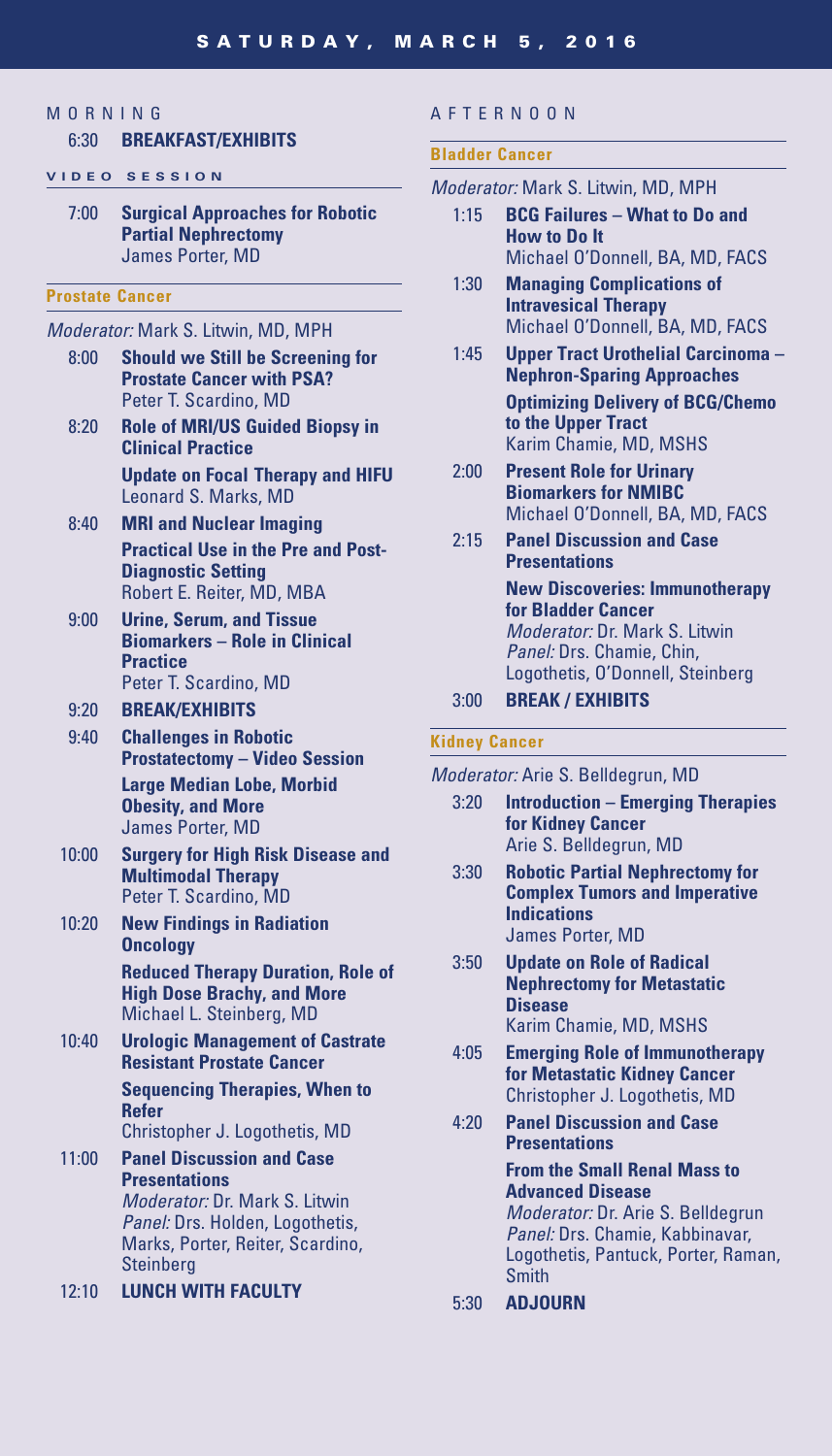## MORNING

#### 6:30 **BREAKFAST/EXHIBITS**

#### **V I D E O S E S S I O N**

- 7:00 **Robotic Radical Cystectomy with Intracorporeal Neobladder** Karim Chamie, MD, MSHS
- 7:30 **Robotic RPLND for Testicular Cancer**  James Porter, MD

#### **Practice Management**

- *Moderator:* Christopher S. Saigal, MD, MPH
	- 8:00 **ICD-10 Phase II QRUR, MACRA, PQRS and MU Avoiding Penalties with Proper Coding Documentation for**

**Co-Morbidities** Mark N. Painter, BA, CPMA

- 8:30 **Medical Necessity and Coding Understanding the Rules and Adapting Your Practice for Medical Necessity Appeals** Mark N. Painter, BA, CPMA
- 8:50 **Common Modifier Mistakes -59, -58, -25, -X{ESPU}**

 **What You Need to Know** Mark N. Painter, BA, CPMA

- 9:10 **Value Based Care Redesign in Urology** Christopher S. Saigal, MD, MPH
- 9:30 **Panel Discussion** *Moderator:* Dr. Christopher S. Saigal *Panel:* Mark N. Painter, BA, CPMA

10:00 **BREAK/EXHIBITS**

#### **Infections in Urology**

*Moderator:* Carol J. Bennett, MD

- 10:20 **Prostate Biopsy Prophylaxis Sepsis Prevention** Jonathan Bergman, MD, MPH
- 10:40 **New 2015 STD Guidelines The "Burning" Issues** Gregory J. Moran, MD
- 11:00 **Prostatitis and Pelvic Pain Practical Approaches for Helping our Patients** Scott Zeitlin, MD
- 11:20 **Panel Discussion and Case Presentations** *Moderator:* Dr. Carol J. Bennett *Panel:* Drs. Bergman, Moran, Zeitlin
- 12:30 **ADJOURN**



View from the Ritz-Carlton, Marina del Rey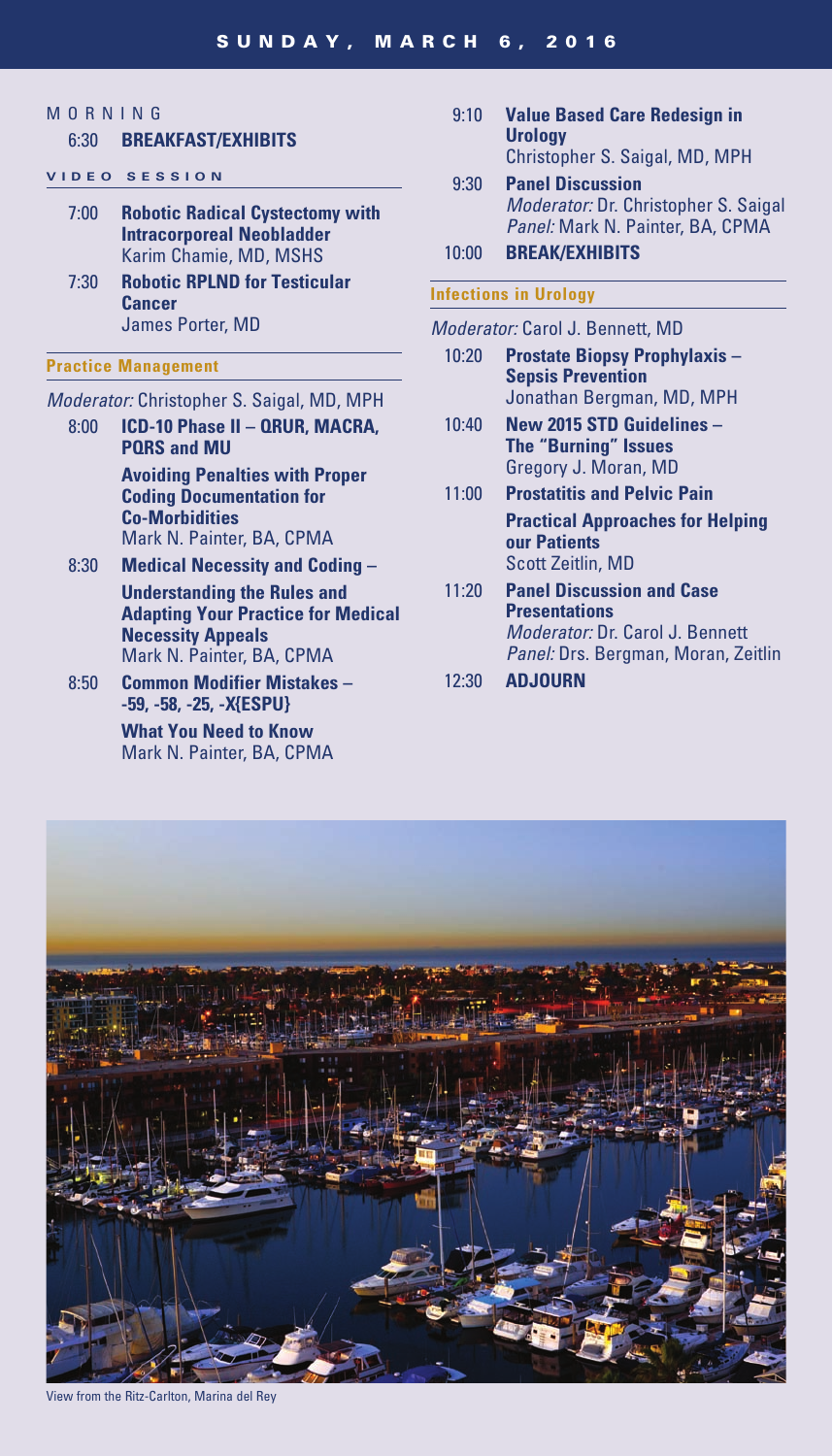#### **Enrollment Fees**

(Fees include course registration and materials, daily continental breakfasts and breaks, Friday evening reception, and Friday and Saturday luncheons.)

| \$550.00 | Physicians                                                                                                  |
|----------|-------------------------------------------------------------------------------------------------------------|
| \$350.00 | David Geffen School of Medicine at UCLA<br>Faculty*                                                         |
| \$275.00 | Non-Physician, Healthcare Professionals                                                                     |
| \$110.00 | Residents (accompanied by a confirmatory<br>letter of status from department chief or<br>training director) |

\*Please indicate faculty appointment title and campus on registration form.

#### **Accreditation**

The Office of Continuing Medical Education, David Geffen School of Medicine at UCLA is accredited by the Accreditation Council for Continuing Medical Education to provide continuing medical education for physicians.

The Office of Continuing Medical Education, David Geffen School of Medicine at UCLA designates this live activity for a maximum of **20.5 (plus 2.5 for Dry Lab)** *AMA PRA Category 1 CreditsTM.* Physicians should claim only the credit commensurate with the extent of their participation in the activity.

The Department of Urology is a California Board of Nursing approved provider (#8888).

#### **Disclosure**

The FDA has issued a concept paper that classifies the commercial support of scientific and educational programs as promotional unless it can be affirmed that the program is "truly independent" and free of commercial influence. Along with independence, the FDA requires that non-promotional, commercially supported education be objective, balanced, and scientifically rigorous. The policy further states that all potential conflicts of interest of the CME staff and faculty be fully disclosed to the program's participants. In addition, Accreditation Council for Continuing Medical Education policy now mandates that the sponsor adequately manage all identified potential conflicts of interest prior to the program. We at UCLA fully endorse the letter and spirit of these concepts.

#### **Location**

The Ritz-Carlton, Marina del Rey 4375 Admiralty Way Marina del Rey, California 90292 310-823-1700 or 800-241-3333 310-823-2404 facsimile

www.ritzcarlton.com/hotels/marina\_del\_rey

March is the ideal time of year to visit Southern California. Temperatures are usually in the mid 70s, and skies are sunny and clear. The Ritz-Carlton overlooks the world's largest small craft harbor and offers spectacular coastline vistas from the balcony of every guestroom. Guests will enjoy two lighted tennis courts, a waterfront swimming pool and state-of-the-art fitness center/spa, as well as other amenities that give the Ritz-Carlton its uncompromising reputation.

Within walking distance of the hotel are a variety of restaurants, clubs, and shops, as well as biking paths, jogging trails and, of course, the Marina Beach. Close by are art galleries, popular restaurants, architectural showpieces, and the distinctive cultural scenes of Santa Monica and Venice Beach. Shopping in Beverly Hills, Century City, Abbott Kinney, and Santa Monica's 3rd Street Promenade is close by. The Los Angeles area offers a variety of vacation entertainment for both adults and children. Disneyland, Knott's Berry Farm, Six Flags Magic Mountain, and Universal Studios are just a few of the attractions that help make a visit to Southern California a memorable experience.

#### **Accommodations**

A block of rooms has been reserved at the Ritz-Carlton for conference participants at a special conference rate of \$289.00 plus tax per night for single/double occupancy. One night's deposit is required to guarantee late arrival (after 5pm). Confirmation of reservations received after February 2, 2016, is subject to availability.

For reservations call 310-823-1700 or 800-241-3333. Be sure to mention UCLA's State-of-the-Art Urology Conference when calling in your reservations. You may also visit their website: https://resweb.passkey.com/go/ StateoftheArtUrology2016.

#### **Parking**

Daytime: \$13 valet only Overnight: \$28

#### **Emergency Calls**

You may be reached during the conference at 310-823-1700. Ask the hotel operator to direct your call to the UCLA Stateof-the-Art Urology conference registration desk.

#### **Transportation to Hotel From LAX**

Taxi or shuttle service is available from Los Angeles International Airport to the Ritz-Carlton, Marina del Rey.

#### **Refunds**

Cancellations must be received in writing by February 3, 2016, and will be subject to a \$75 processing fee. No refunds will be given after that date. If, for any reason, the course must be canceled, discontinued, or rescheduled by the Office of Continuing Medical Education, a full refund will be provided. You may fax your refund request to 310-794-2624.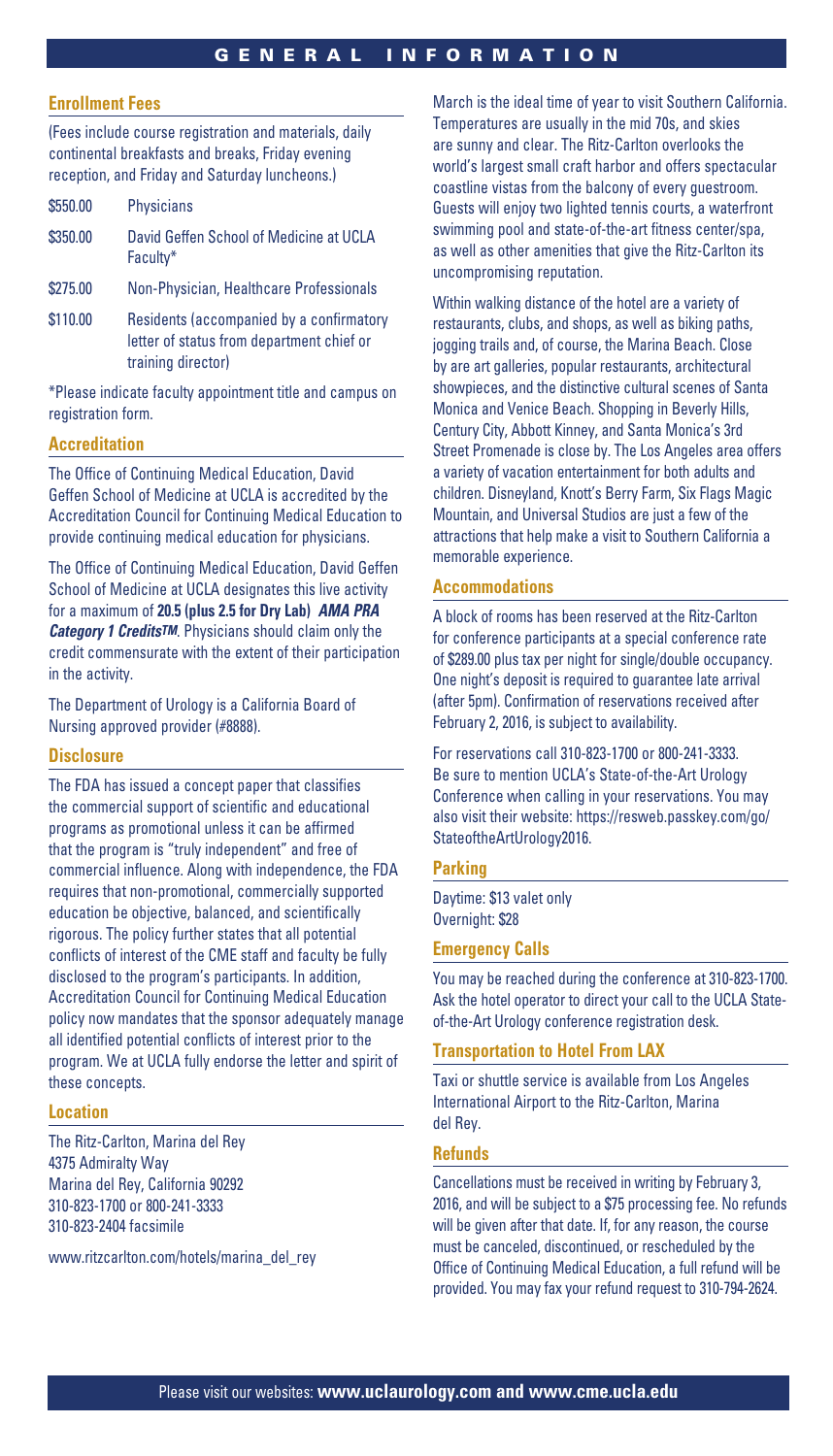#### **Enrollment**

*Online*

Use your American Express, MasterCard, Visa, or Discover card. www.cme.ucla.edu/courses Click on "UCLA State-of-the-Art Urology."

*By Mail*

Use the form attached. For additional applications, use a photocopy or separate sheet giving all information requested on the form.

*By Phone* Use American Express, MasterCard, Visa, or Discover. Call 310-794-2620.

"

#### *By FAX*

Send the completed enrollment form with charge card information and authorizing signature to the Office of Continuing Medical Education at 310-794-2624.

#### **ENROLLMENT IS LIMITED. EARLY ENROLLMENT IS ADVISED.**

For additional information, contact the Office of Continuing Medical Education, David Geffen School of Medicine at UCLA, Urology Conference, 10920 Wilshire Boulevard, Suite 1060, Los Angeles, CA 90024-6512; 310-794-2620; E-Mail address: eayala@mednet.ucla.edu.

#### REGISTRATION FORM

#### **Winter 2016**

|                                                                                                                                                                     | Fee                              | \$100.00             | <b>Optional Dry Lab Fee</b>                                                                                                                             |  |
|---------------------------------------------------------------------------------------------------------------------------------------------------------------------|----------------------------------|----------------------|---------------------------------------------------------------------------------------------------------------------------------------------------------|--|
| <b>UCLA State-of-the-Art Urology M156-10</b>                                                                                                                        | \$<br>\$<br>\$                   |                      | (must be in conjunction with general session)<br><b>General Session Fee</b>                                                                             |  |
| <b>Fusion Biopsy Dry Lab (limit 25)</b>                                                                                                                             |                                  | \$550.00<br>\$350.00 | <b>Physicians</b><br>David Geffen School of Medicine at UCLA Faculty                                                                                    |  |
| <b>Total</b>                                                                                                                                                        |                                  |                      |                                                                                                                                                         |  |
| <b>Please Print</b>                                                                                                                                                 |                                  | \$275.00<br>\$110.00 | Non-Physicians, Healthcare Professionals<br>Residents (accompanied by a confirmatory<br>letter of status from department chief or<br>training director) |  |
| Social Security Number (last four digits only)                                                                                                                      |                                  |                      |                                                                                                                                                         |  |
| Name (First/Middle/Last) □ Male □ Female                                                                                                                            |                                  |                      | Degree (MD, PhD, RN, NP, etc.)                                                                                                                          |  |
| <b>Preferred Mailing Address</b>                                                                                                                                    |                                  |                      |                                                                                                                                                         |  |
| City/State/ZIP                                                                                                                                                      |                                  |                      |                                                                                                                                                         |  |
| Area Code/Daytime Phone                                                                                                                                             |                                  |                      | Fax                                                                                                                                                     |  |
| E-mail address                                                                                                                                                      |                                  |                      |                                                                                                                                                         |  |
| <b>Field of Practice</b>                                                                                                                                            |                                  |                      |                                                                                                                                                         |  |
| If UCLA faculty, indicate:                                                                                                                                          |                                  |                      |                                                                                                                                                         |  |
|                                                                                                                                                                     | <b>Faculty Appointment Title</b> |                      | Campus                                                                                                                                                  |  |
| Some of the exhibitors would like to get in touch with course attendees following the meeting. May we share your name<br>and email address with the exhibitors?     |                                  |                      |                                                                                                                                                         |  |
| $\Box$ Yes $\Box$ No                                                                                                                                                |                                  |                      |                                                                                                                                                         |  |
| $\Box$ Check enclosed payable to: The Regents of the University of California                                                                                       |                                  |                      |                                                                                                                                                         |  |
|                                                                                                                                                                     |                                  |                      |                                                                                                                                                         |  |
|                                                                                                                                                                     |                                  |                      |                                                                                                                                                         |  |
| <b>Authorizing Signature</b>                                                                                                                                        |                                  |                      | <b>Expiration Date</b>                                                                                                                                  |  |
| Mail to: Office of Continuing Medical Education, Urology, David Geffen School of Medicine at UCLA,<br>10920 Wilshire Blvd., Suite 1060, Los Angeles, CA 90024-6512. |                                  |                      |                                                                                                                                                         |  |